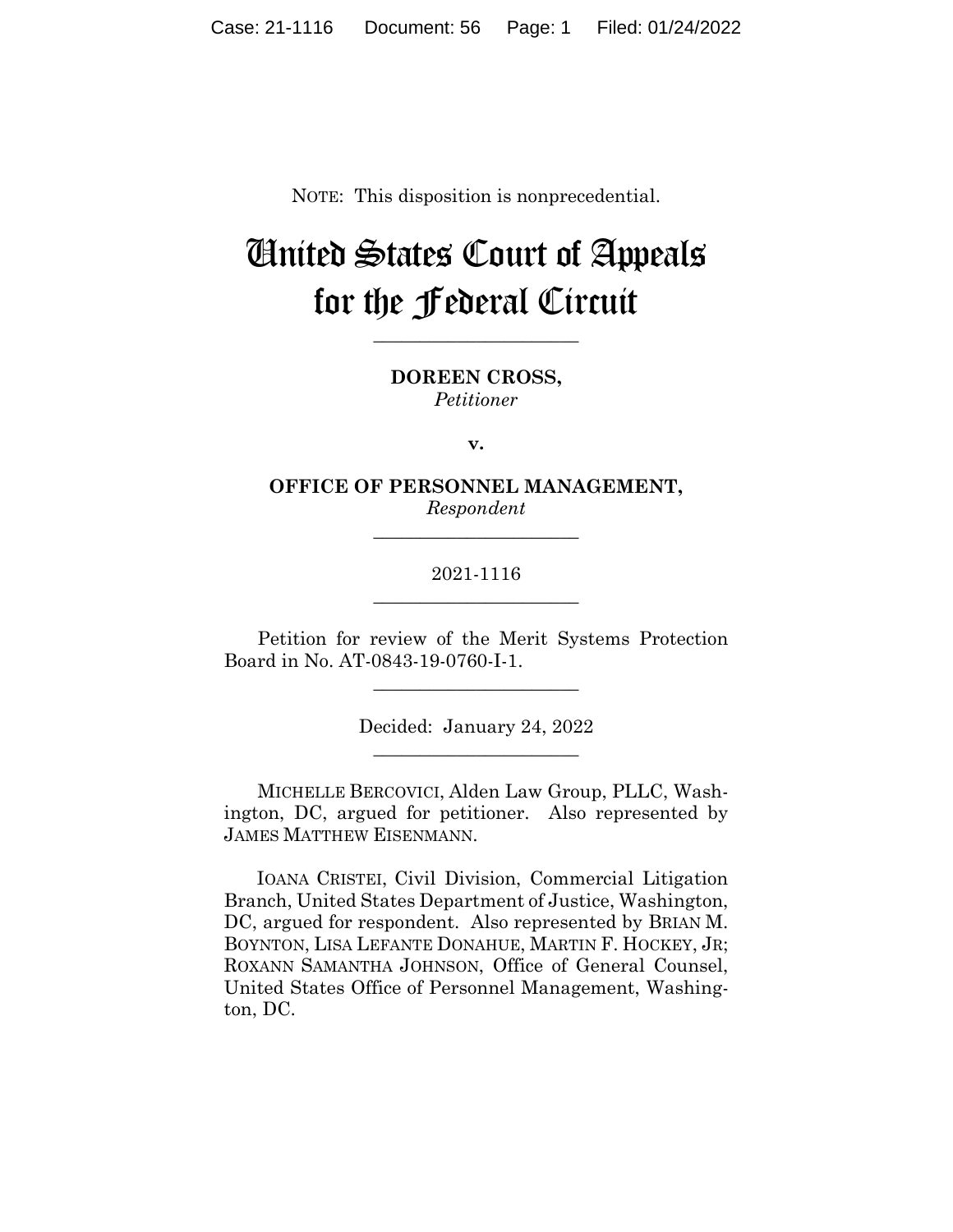JEFFREY GAUGER, Office of the General Counsel, United States Merit Systems Protection Board, Washington, DC, for amicus curiae Merit Systems Protection Board. Also represented by TRISTAN L. LEAVITT, KATHERINE M. SMITH.

## Before MOORE, *Chief Judge*, SCHALL and STOLL, *Circuit Judges*.

 $\mathcal{L}_\text{max}$  and  $\mathcal{L}_\text{max}$  and  $\mathcal{L}_\text{max}$  and  $\mathcal{L}_\text{max}$ 

### STOLL, *Circuit Judge*.

Doreen C. Cross appeals the decision of the Merit Systems Protection Board affirming the final decision of the Office of Personnel Management denying her request for former spouse survivor annuity benefits. Because the Board's finding that OPM provided the statutorily mandated notice of annuity election rights is not supported by substantial evidence, we reverse.

#### **BACKGROUND**

Doreen and Wayne Cross married on August 3, 1982. In 1998, the Crosses permanently and legally separated and signed an agreement settling assets and custody.

Mr. Cross was employed with the Department of the Navy as a civilian serviceman covered by the Federal Employees Retirement System and retired from federal service in 2005, seven years after his separation from Ms. Cross. On his retirement application, Mr. Cross elected to receive a reduced annuity for himself to provide the maximum allowable survivor annuity for Ms. Cross.

On March 27, 2015, the Crosses finalized their divorce. At that time, Mr. Cross had received a reduced annuity for nearly ten years in order to provide for Ms. Cross in the event of his death. Less than six months later, on September 23, 2015, Mr. Cross died of lung cancer.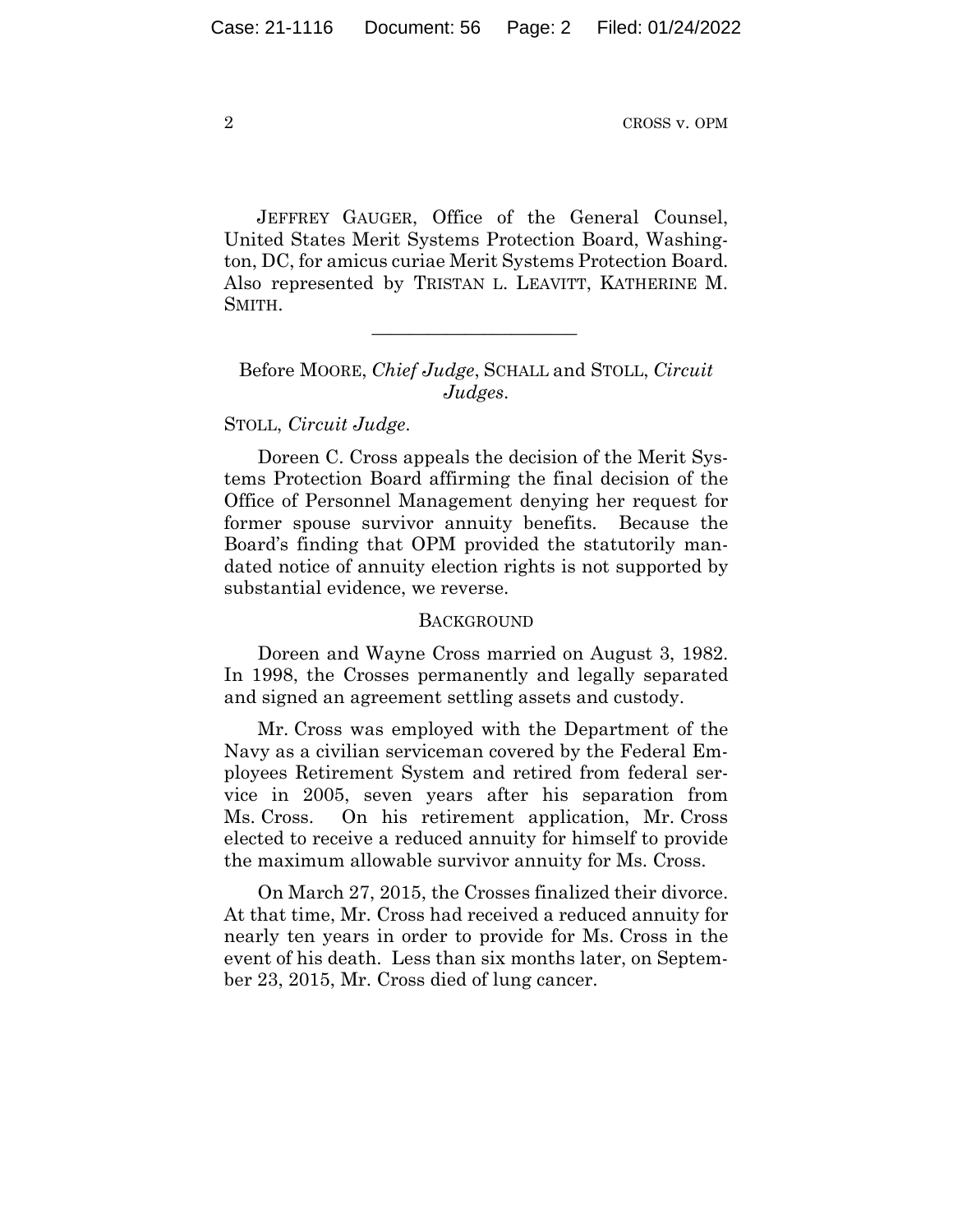Shortly after Mr. Cross's death, Ms. Cross submitted Mr. Cross's death certificate to OPM. Appx.1 77. Based on its assumption that Ms. Cross was the "spouse of the decease[d]" (i.e., Mr. Cross), OPM placed Ms. Cross into its system under the "express pay" category. Appx. 75. The "express pay" category means OPM would pay out survivor annuities to Ms. Cross prior to receiving a signed and completed Application for Death Benefits. Ms. Cross submitted the completed Application for Death Benefits in November 2015.

In September 2016, OPM denied Ms. Cross's application and notified her that she had been overpaid by \$1,241.73 because she had previously been paid "based on [her] report of death of Wayne W. Cross as the spouse of the decease[d]." Appx. 75. Because she was the "former spouse of the decease[d]" and because the "divorce decree d[id] not award [Ms. Cross] a survivor annuity" upon Mr. Cross's passing, OPM determined that Ms. Cross was not eligible to receive survivor annuity benefits, terminated her future benefits, and demanded repayment. Appx. 75–76.

In October 2016, Ms. Cross submitted a Request for Reconsideration, explaining that she had "never said or suggested that [Mr. Cross] and [she] were currently married" and that neither she nor Mr. Cross had been "aware of a need to manipulate [their] divorce decree in order for OPM to pay what [the Crosses] had previously agreed upon via formal elections." Appx. 77. Nearly two years later, in June 2018, OPM issued a final decision affirming its initial decision denying her application because the divorce decree "did not award [Ms. Cross] a survivor benefit," Appx. 78, and because "Mr. Cross did not submit a request to make

<sup>1 &</sup>quot;Appx." refers to the Appendix filed with Petitioner's brief.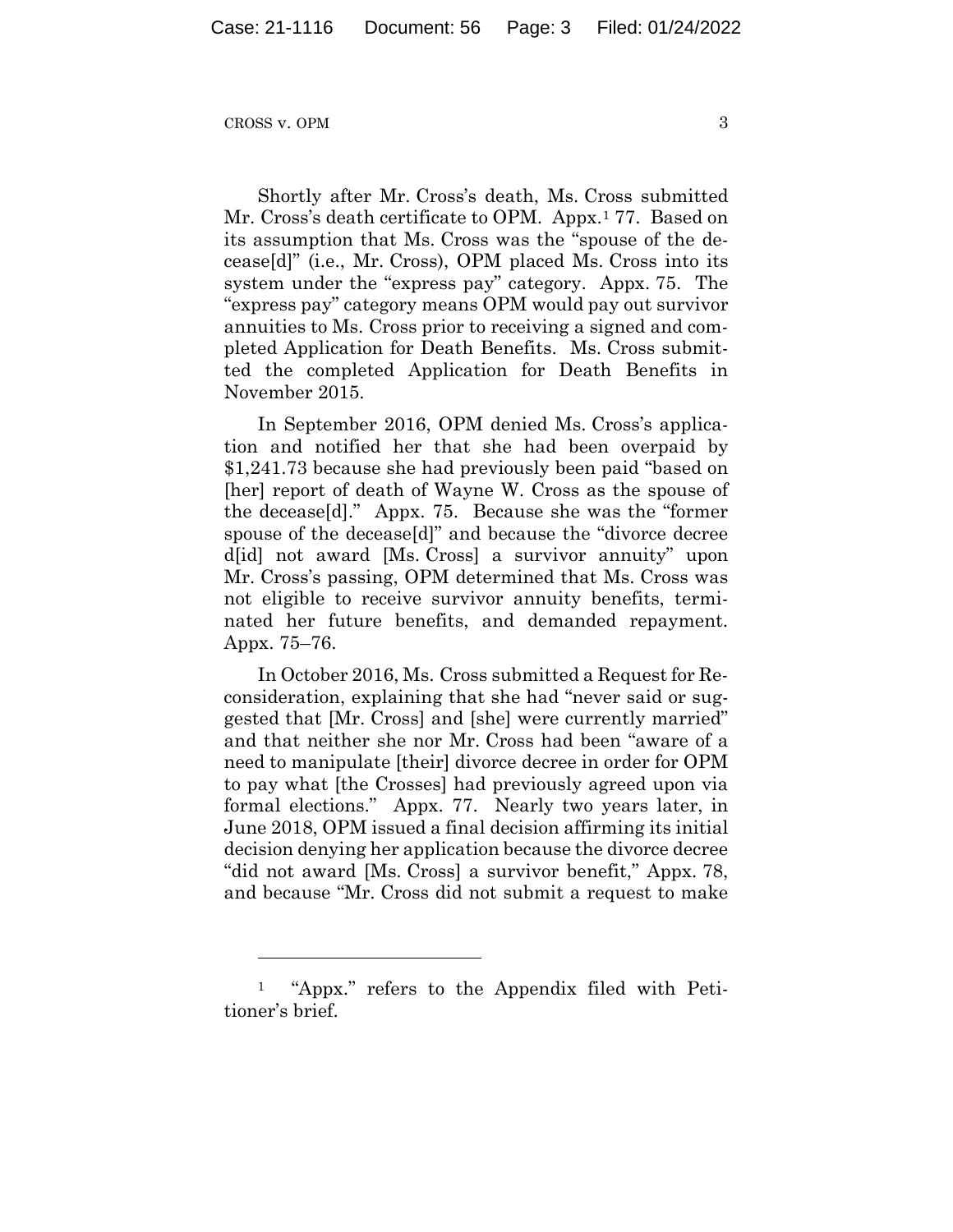an election to provide a former spouse annuity for" Ms. Cross, Appx. 79.

In September 2019, Ms. Cross appealed OPM's final decision to the Merit Systems Protection Board. In March 2020, an Administrative Judge issued an initial decision affirming OPM's denial of former spouse survivor annuities to Ms. Cross and remanding the issue of OPM's alleged overpayment to Ms. Cross. Appx. 5–6. Over the next six months, due to the global pandemic, Ms. Cross requested and was granted several extensions to file a petition for review with the Board. Ms. Cross ultimately elected to allow the initial decision to become final and filed her appeal with this court on October 25, 2020.

We have jurisdiction under 28 U.S.C. § 1295(a)(9).

#### **DISCUSSION**

On appeal, Ms. Cross asserts that OPM had not effectively provided notice to Mr. Cross of the requirement to affirmatively elect a former spouse survivor annuity after a divorce, and that this failure, combined with the Board's undisputed finding that Mr. Cross intended for her to receive the former spouse survivor annuity, entitles her to the annuity. We agree.

Although our review in an appeal from a decision of the Board is limited by statute, the Board's decision will be set aside if it is: "(1) arbitrary, capricious, an abuse of discretion, or otherwise not in accordance with law; (2) obtained without procedures required by law, rule, or regulation having been followed; or (3) unsupported by substantial evidence." 5 U.S.C. § 7703(c); *Brenner v. Dept. of Veterans Affairs*, 990 F.3d 1313, 1318 (Fed. Cir. 2021). The Board's decision here is not supported by substantial evidence. We therefore reverse.

A former spouse of a deceased federal employee is entitled to a survivor annuity under two circumstances: if (1) the annuity is expressly provided for in an affirmative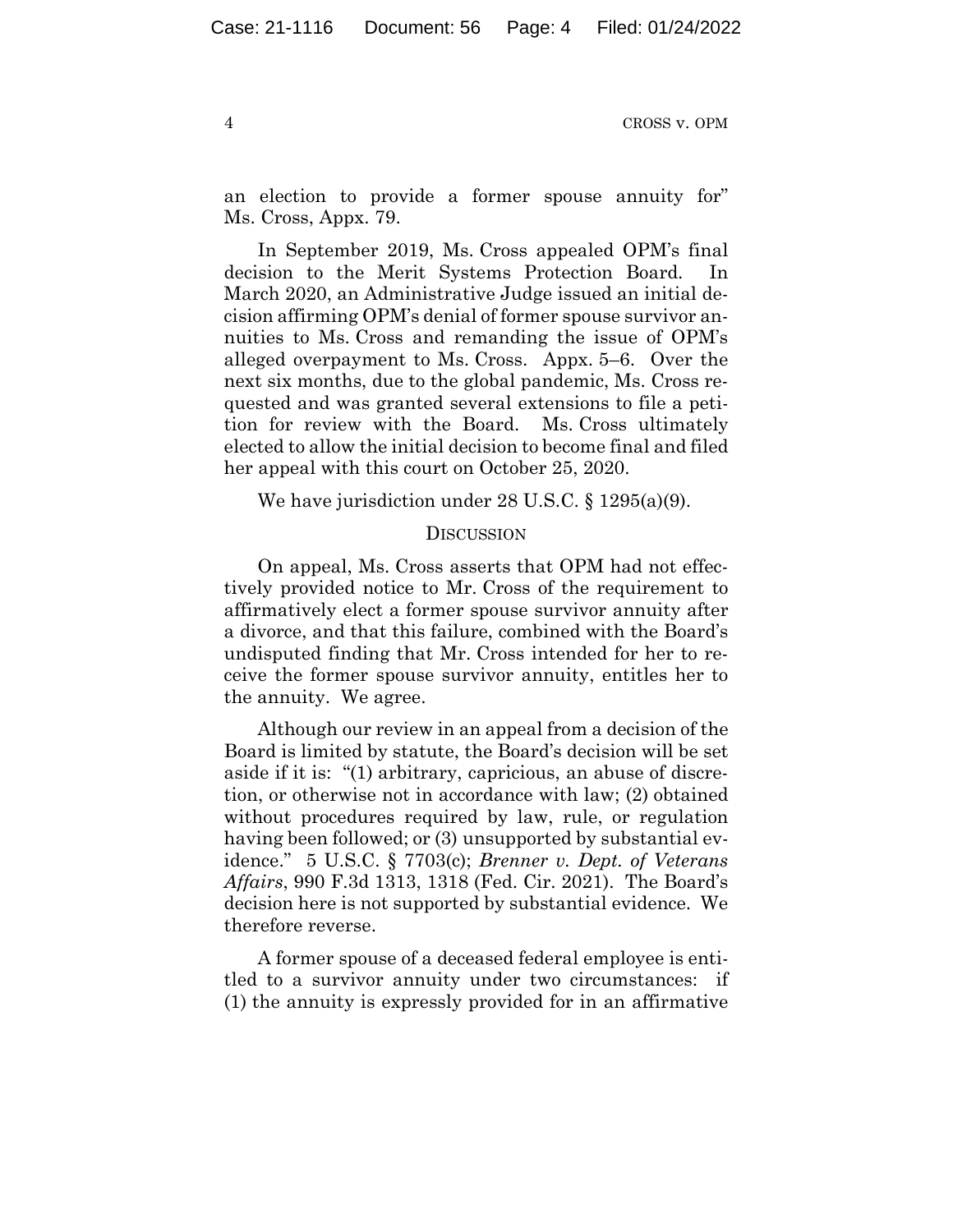$C\text{ROS}$  v. OPM  $5$ 

election or a divorce or annulment decree, court order, or court-approved settlement agreement incident to such a decree, *see* 5 U.S.C. § 8445(a); or (2) "the statutorily required notice is ineffective; and [] the evidence shows that the employee . . . intended to provide a former spouse survivor annuity," *Hairston v. Off. of Pers. Mgmt.*, 318 F.3d 1127, 1130 (Fed. Cir. 2003); *see also Wood v. Off. of Pers. Mgmt.*, 241 F.3d 1364, 1366 (Fed. Cir. 2001); *Vallee v. Off. of Pers. Mgmt.*, 58 F.3d 613, 615–16 (Fed. Cir. 1995); *Brush v. Off. of Pers. Mgmt*., 982 F.2d 1554, 1562–64 (Fed. Cir. 1992). It is undisputed that neither the Crosses' separation agreement nor their divorce decree expressly awards the survivor annuity benefit to Ms. Cross.

This appeal therefore focuses on the second option available to Ms. Cross. Regarding intent, the Board found, and the Government does not challenge on appeal, that there is "no doubt that Mr. Cross did intend until his death that [Ms. Cross] would receive a former spouse survivor annuity based on his federal service." Appx. 5; *see also* Oral Arg. at 31:36–32:17, https://oralarguments.cafc.uscourts.gov/default.aspx?fl=211116\_12152021 .mp3. Accordingly, the dispositive question on appeal is whether OPM provided the statutorily required notice. For the reasons below, we conclude that the Board's finding that OPM provided notice to Mr. Cross is not supported by substantial evidence.

OPM is "under a very clear and mandatory directive from Congress" to provide annual notice of annuity election rights to all annuitants. *Brush*, 982 F.2d at 1563. "When a nonfrivolous allegation is made that OPM has not sent" the notice as required by statute, the burden of production falls to OPM to show, by "more than a bare allegation," that notice was sent and to offer proof of its contents. *Id.* at 1560–61. "OPM presumably has access to the pertinent records, as well as to the people who deal with those records," and this burden of production cannot be "upon the petitioner in the first instance to prove a negative." *Id.*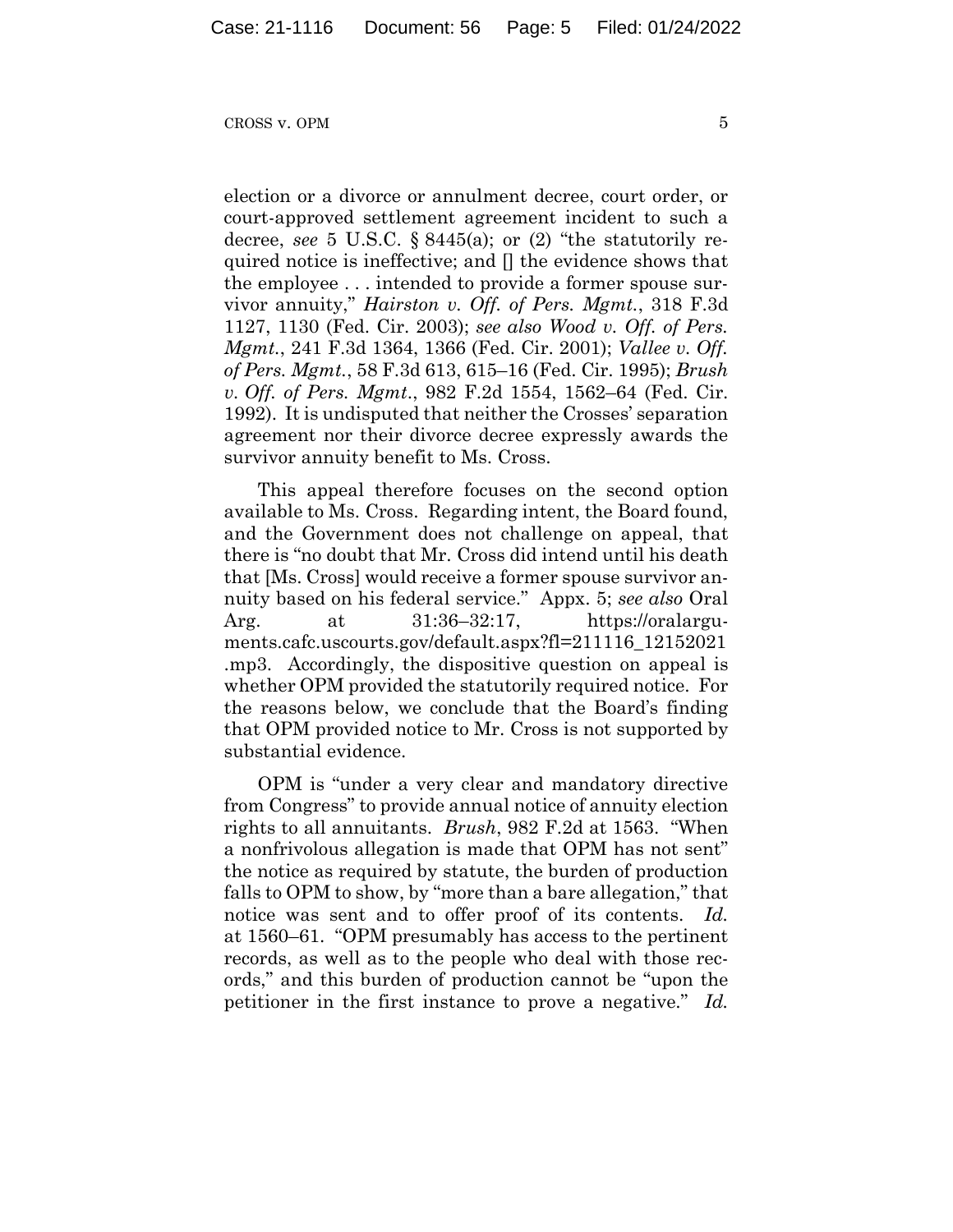at 1561. To meet this burden, OPM ordinarily submits "a sworn affidavit . . . attesting that general notices regarding survivor elections were mailed to all annuitants every December during the pertinent time period." Appx. 4 n.4; *see also*, *e.g.*, *DuBoise v. Off. of Pers. Mgmt.*, 363 F. App'x 35, 36–37 (Fed. Cir. 2010).

Here, however, the "agency provided no documentary evidence" to show that it provided the required notices annually. Appx. 4; *see also* Oral Arg. at 17:36–43 ("OPM did not provide an affidavit in this case explaining that it provides annual notice."). The only evidence regarding notice in the proceedings before OPM and the Board was provided by Ms. Cross herself. That evidence was a single OPM notice "addressed to her former spouse, from December 2012, which she said [she] located in a 'burn pile' after [Mr. Cross's] death." Appx. 4; *see also* Oral Arg. at 17:53–17:59 (explaining that the only evidence is the "2012 notice that was provided to Mr. Cross that [Ms.] Cross turned over").

We do not agree that a single notice from 2012—found and produced by Ms. Cross—suffices as substantial evidence to support the Board's finding that the statutorily required notice was provided annually to Mr. Cross. This single notice, dated 2012 and found in a "burn pile" in which documents would presumably be disposed of in a first in, first out order, is not substantial evidence to prove that Mr. Cross received annual notices subsequent to 2012. Therefore, the statutorily required notice was ineffective.

#### **CONCLUSION**

We have considered the Government's remaining arguments and do not find them persuasive. Under these circumstances, we determine that Ms. Cross is entitled to receive the former spouse survivor annuity because the Board's finding that the mandated notice was provided to Mr. Cross is unsupported by substantial evidence and because it is undisputed that Mr. Cross intended to provide